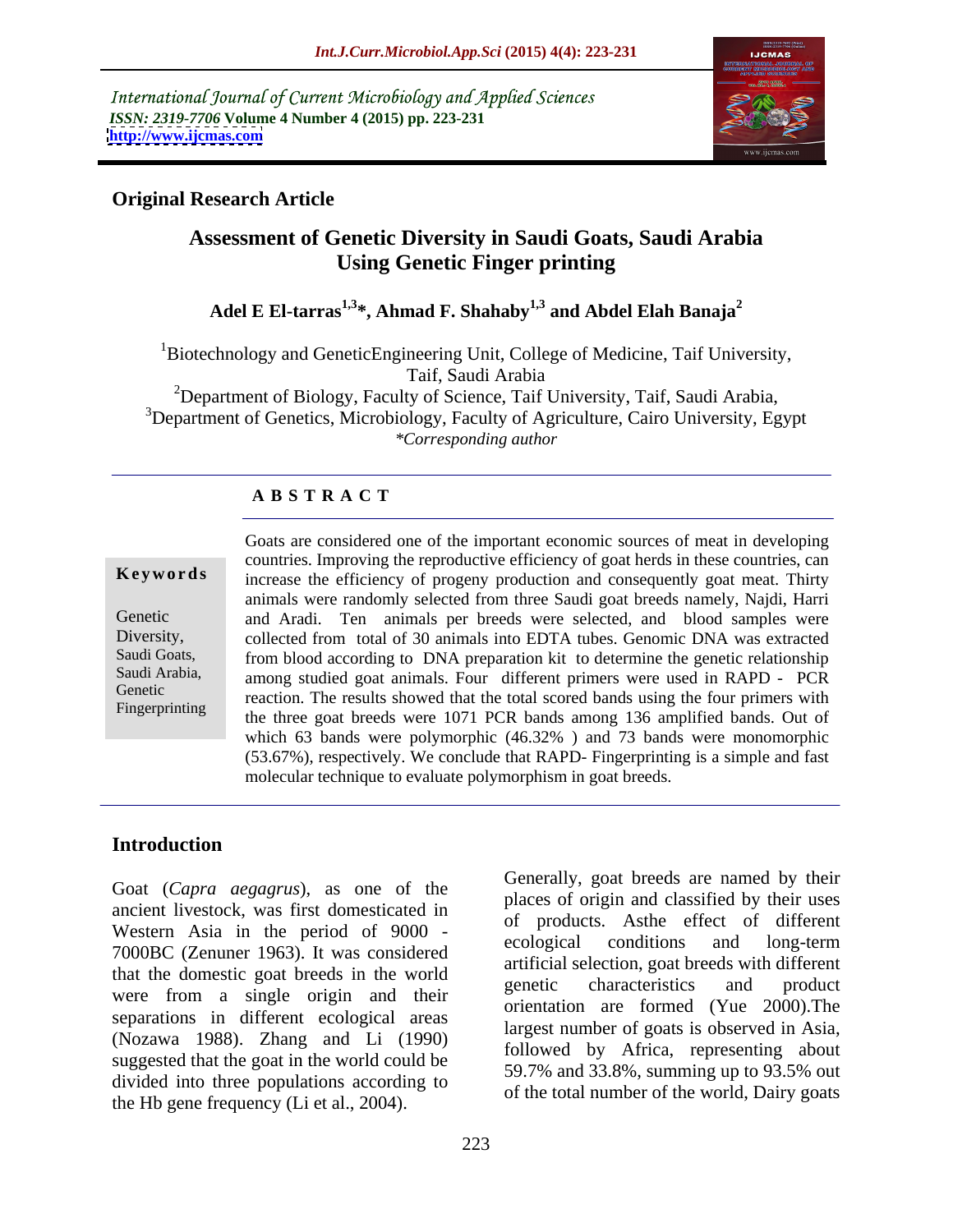of milk, accounting for about 2% of the marking suchpolymorphisms lead to reveal world total amount of milk produced by livestock species (FAOSTAT, 2008). Goats genomic fragments (Glazkoet al.,al 2009). are one ofthe world's most adaptable and Triapitsyna and Glazko (2005) studied widespread livestock species, and are one of the genetic structure changes and the main economic recourses in many polymorphism peculiarities of Holstein developing countries (Luikart et al., 2001).In cattle that reproduced under influence of Saudi Arabia where the climate is suitable low-dose irradiation of Chernobyl accident. for goats, the number of these animal is Some other similar studies have been taken believed to exceed 2.5 million (Salah et al., on cattle and sheep spices in recent years 1989) mainly of the Masri (Egyptian) and (such as Zamani et al., 2009; Stolpovsky et Ardi (Baldi) breeds. Also, there are two al., 2010), however, to our best knowledge, other breeds, however, with less numbers the studies of ISSR marker in Goat specie is (Harri and Habsi). The Ardi goats are more very limited. Yong et al. (2010) and Askari adapted to the arid region than Masri. et al. (2011) studied the genetic diversity of Although, the latter produces more milk (Al Ritu Tibetan Goats and Rayini goat using Saidy et al., 2007) while the first produces this marker, although the sequence of milk steadily and therefore, is greatly primers used in these studies are different to appreciated by desert dwellers, where it is widely spread. The contribution of goat as a source of meat to total meat income of Saudi The objective of this study was to evaluate Arabia is about 30%.Recent advances in the genetic diversity in Saudi goat using DNA molecular technology have provided new opportunities to assess genetic diversity at the DNA level (Vostry et al., 2011). ISSR markers has currently been one of the most useful marker of choice for a wide range of **Sampling** molecular genetic studies such as establishing population structure, population Thirty animals were randomly selected from differentiation and reconstruction of three Saudi goat breeds, 10 animals per phylogenetic relationships among breeds were selected (5 males and 5 populations specially in plants (Wang et al., 2008). In this method, microsatellite 10 females ),Harri ( n: 11-15 males, n: 16-20 sequences of DNA are used as primers for females ) and Aradi ( n: 21-25 males . n: comparison the length of the sequences amplified between them. These markers allow moving from traditional studies of single loci polymorphism (structural genes, microsatellite loci) to an analysis of Blood samples were collected from 30 multiloci spectra representing polymorphism animals into vacating example. EDTA as of many genomic fragments. The use of microsatellite loci as primers in PCR to reveal polymorphism of various sites of peripheral blood lymphocytes according to genomic DNA is based on the act that instructions of blood DNA preparation kit microsatellites present in a genome with

produce about 15.2 million metric tons (MT) very high frequency and ISSR method multiloci and polymorphic spectra of thegenetic structure changes and our research.

RAPD fingerprinting.

# **Materials and Methods**

### **Sampling**

females), namely, Najdi ( n:1-5 males , n: 6- 26-30females). ,

### **DNA Extraction and PCR Amplification:**

animals into vacatinrswith EDTA anticoagulant. Samples were kept at -20°C until use. Genomic DNA was extracted from (Jena Bioscience, Germany).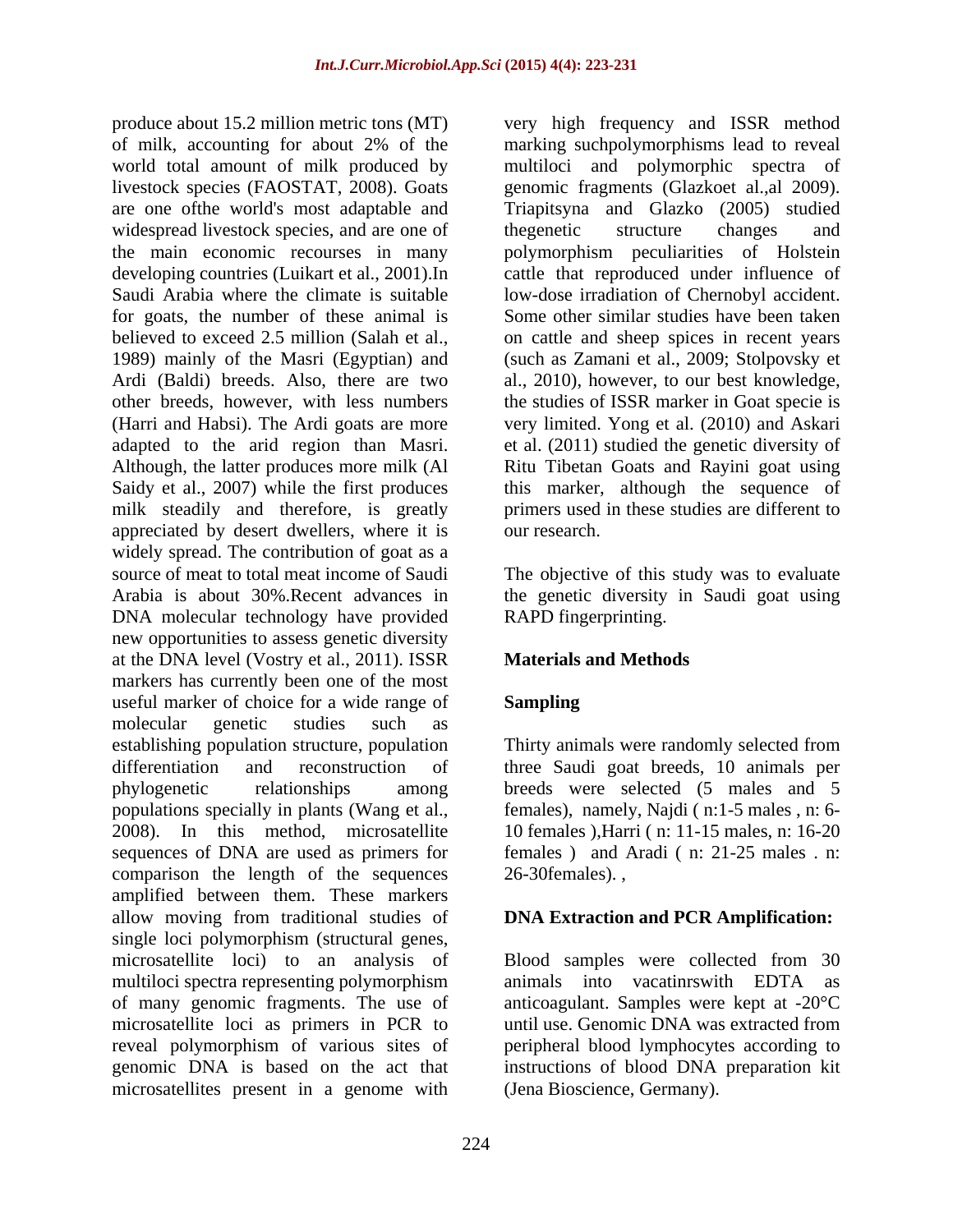Four different primers were used in PCR similarity values were used to generate a reaction which consists of 10 pmol of each dendrogram via the un- weighted pair group different arbitrary 10-mer primers and 25 to 50 ng of genomic DNA and 12.5  $\mu$ l of 2x Measurement of diversity including gene SuperHot PCR Master Mix (Bioron, diversity (H), observed number of alleles Ludwigshafen, Germany). The names and sequences of these oligoprimers are listed in index were estimated by POP- GEN 3.2 Table 2. The RAPD-PCR amplification software. reactions were performed in Eppendorf® thermal cycler using the following PCR program: 1cycle at 94°C, 4 min; 35 additional cycles consisting of 94°C 5 s,

In order to determine the genetic number of produced bands and scored relationship among studied goat animals percentages of polymorphism for each RAPD data were scored for presence (1) or primer among studied goat breeds were absence (0) of the bands. The data were illustrated in Table 1. Each used primer transferred to a statistical software program, Statistical Package for Social Science, profile. version 10.00 (SPSS Inc, Chicago, Illinois, USA) to obtain analytical statistics in the The total scored bands for each primer form of Jaccard's similarity coefficient (S) (OPA-1, OPA-2, OPA-3, and OPA-4) with showing the genetic similarity among three goat breeds were 288. 276. 197. And different examined bacterial isolates based 314, respectively, while the total scored on pair-wise comparison. The dendrogram bands for each breed goat using the four was constructed using the Average Linkage primers were 426, 383, and 262,

binary qualitative data matrix was

**Random amplified polymorphic DNA** constructed. Data analysis was performed **(RAPD)** using the NTSYS PC version 2.02 computer package program( Rohlf, F.J., 2000.). The method with arithmetic average (UPGMA). (Ne), gene flow and Shannons information software.

# **Result and Discussion**

37°C 20 s and 72°C 20 s. After the originated from genomic DNA, and not amplification, the PCR reaction products primer artifacts, negative control was carried were electrophoresed with 100 bp ladder out for each primer/breed combination. No marker (Fermentas, Germany) on 10 x 14 amplification was detected in control cm 1.5%-agarose gel (Bioshop; Canada) for reactions. All amplification products were 30 min using Tris-borate- EDTA Buffer. found to be reproducible when reactions The gel was stained with 0.5  $\mu$ g/ml of were repeated using the same reaction ethidium bromide (Bioshop; Canada). conditions. All primers (OPA-1, OPA-2, **Determination of genetic relationship**  amplified polymorphic bands among the To ensure that the amplified DNA bands OPA-3, and OPA-4) were successfully three breeds studied (Fig.1- 4).The total produced informative electrophoretic profile.

between groups. respectively, and the total scored bands **Analysis of the PCR products** breeds were 1071 PCR bands among 136 RAPD amplified fragments were scored for bands were polymorphic (46.32%) and band presence (1) or absence (0) and a monomorphic (53.67% ), respectively.primers were 426, 383, and 262, using the four primers with the three goat amplified bands. Out of which 63 and 73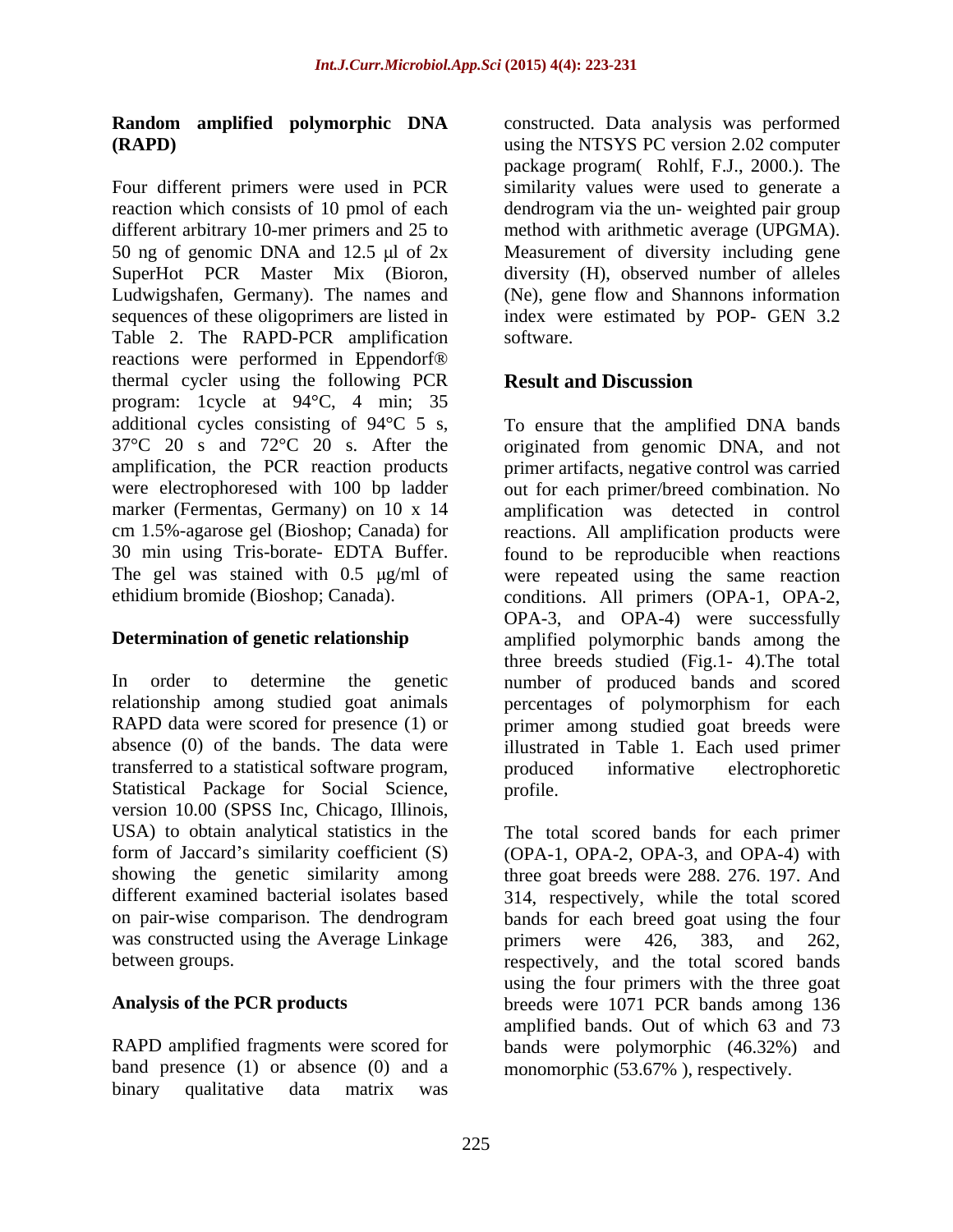|      | Primer sequence   |                     |                    |  |       |         |         |  |
|------|-------------------|---------------------|--------------------|--|-------|---------|---------|--|
|      |                   | $\overline{\cdots}$ | Najdi Harri Arradi |  | bands | markers | markers |  |
|      |                   |                     |                    |  |       |         |         |  |
| OPA1 | <b>CAGGCCCT</b>   |                     |                    |  |       |         |         |  |
| OPA2 | <b>TGCCGAGCTG</b> |                     |                    |  |       |         |         |  |
| OPA3 | AGTCAGCCAC        |                     |                    |  |       |         |         |  |
| OPA4 | AATCGGGCTG        |                     |                    |  |       |         |         |  |
|      |                   | - 426               | -383 L             |  |       |         |         |  |

**Table.1** List of primers code, sequences, % and average of polymorphism and number of produced bands among three studied goat breeds

**Fig.1** RAPD profiles obtained with primer OPA-1 from the DNA of Najdi ( n:1-5 males, n: 6- 10 females) Harri (n: 11-15 males, n: 16-20 females) and Aradi (n: 21-25 males, n: 26-30 females). Lane 1 M; molecular size marker (100 bp DNA ladder)





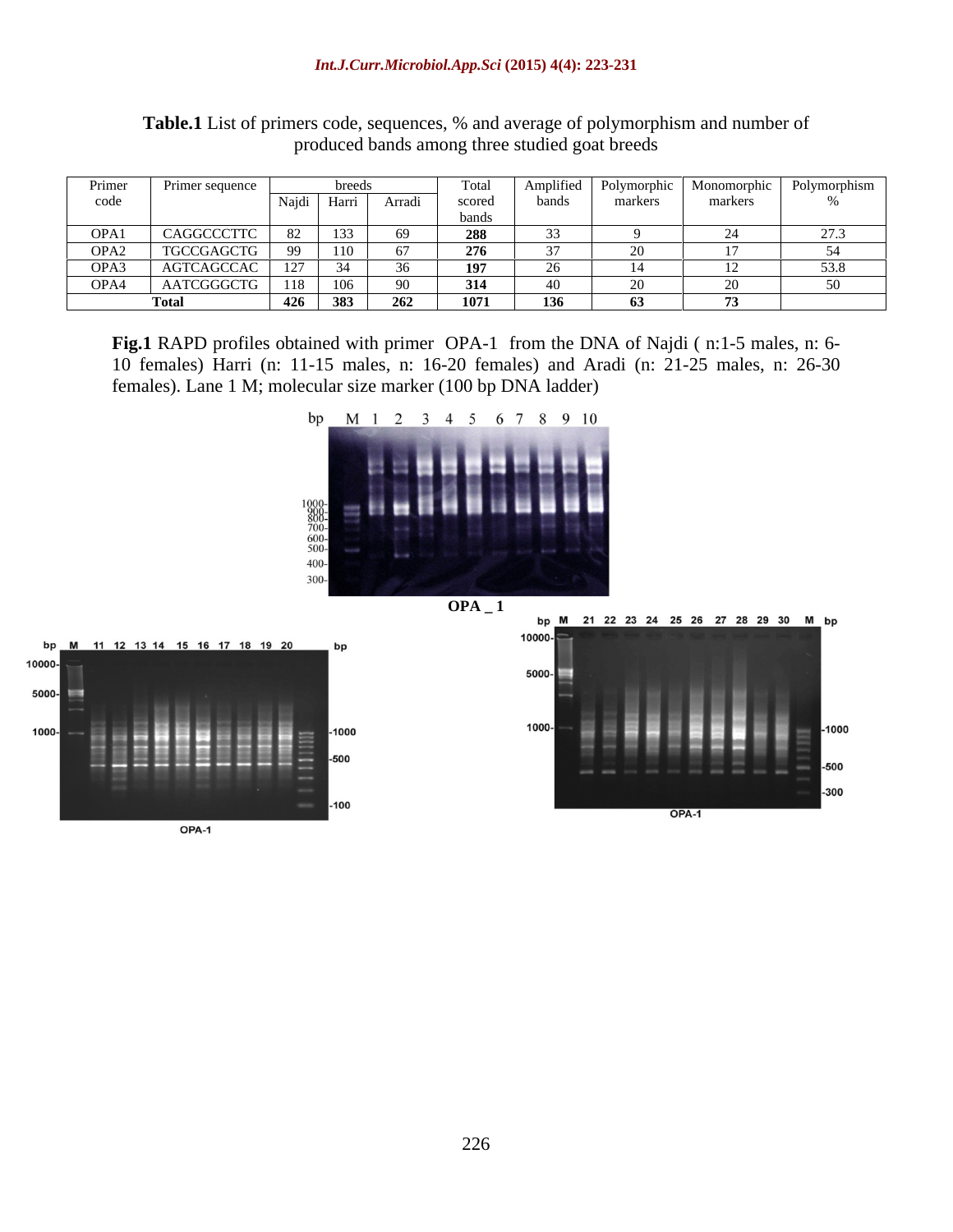Fig. 2: RAPD profiles obtained with primer OPA-2 from the DNA of Najdi ( n:1-5 males, n: 6- 10 females) Harri (n: 11-15 males, n: 16-20 females) and Aradi (n: 21-25 males, n: 26-30 females). Lane 1, M; molecular size marker (100 bp DNA ladder)



**Fig.3** RAPD profiles obtained with primer OPA-3 from the DNA of Najdi ( n:1-5 males, n: 6- 10 females) Harri (n: 11-15 males, n: 16-20 females) and Aradi (n: 21-25 males, n: 26-30 females). Lane 1 M; molecular size marker (100 bp DNA ladder)

7 8 9 10

M 1 2 3 4 5 6



bp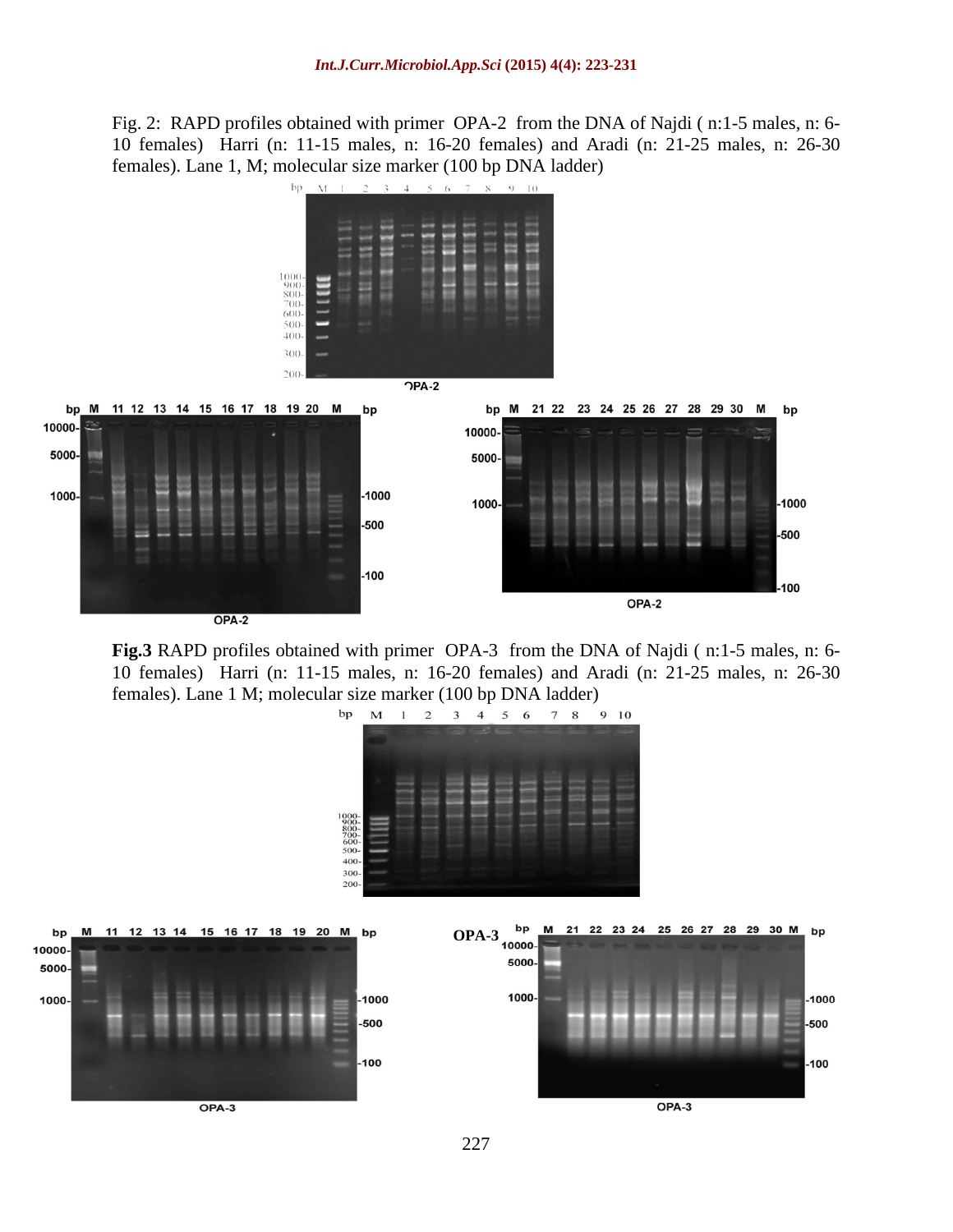**Fig.4** RAPD profiles obtained with primer OPA-4 from the DNA of Najdi ( n:1-5 males, n: 6- 10 females) Harri (n: 11-15 males, n: 16-20 females) and Aradi (n: 21-25 males, n: 26-30 females). Lane 1 M; molecular size marker (100 bp DNA ladder)



**Fig.1** Phylogenetic relationship and genetic distance within and between studied Najdii (N1- N10), Harri (H1-H10) and Aradi (A1-A10) goat breeds with UPGMA dendrogram based on Jaccard's coefficient

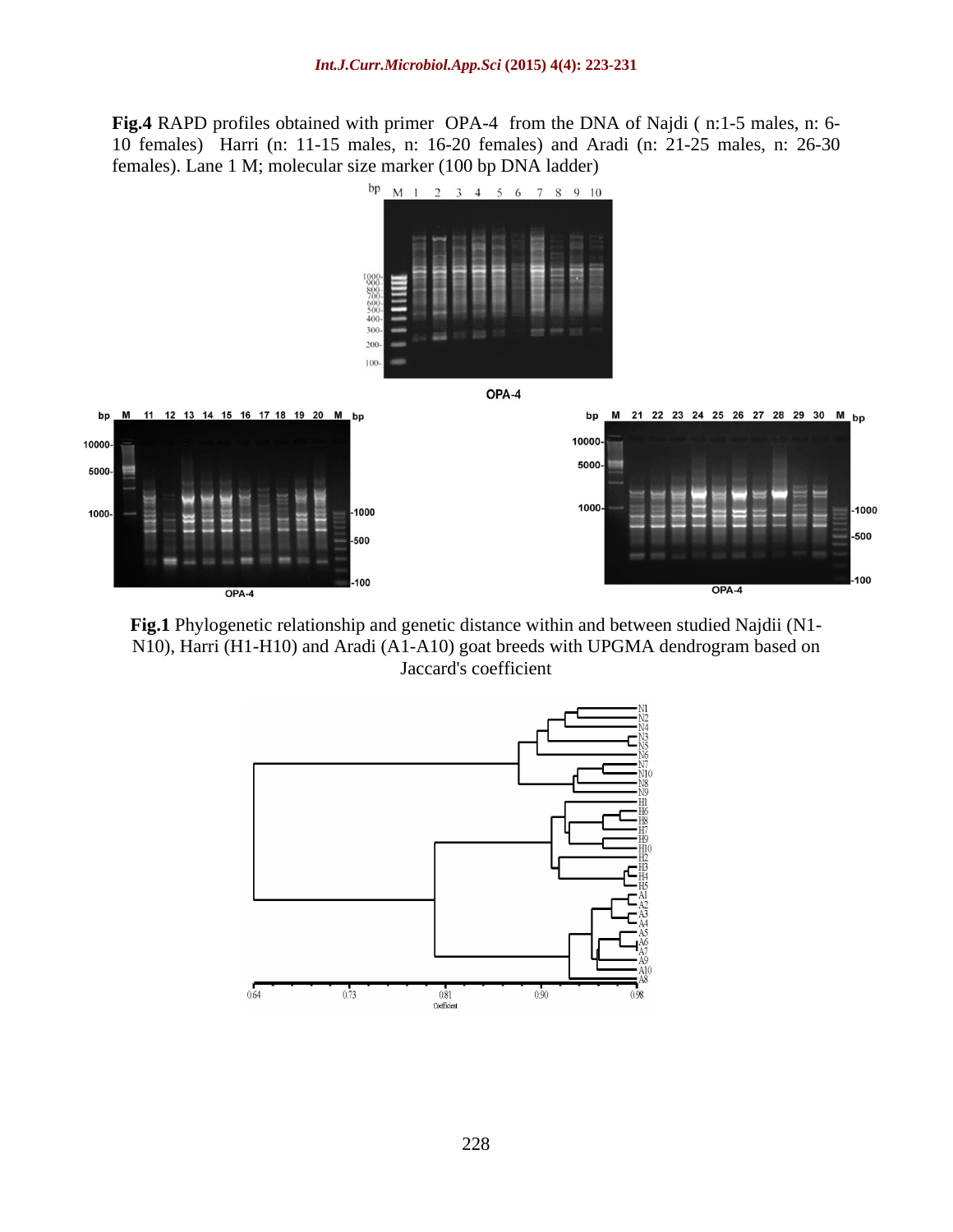addition the percentage of polymorphism among studied breeds. The noticed

RAPD analysis was used for constructing parsimony tree depicting relationships due to genetic stratification (Ziv, and among the three breeds. The resulted dendrogram in the Figure 2 showed that, there are three main separate clades. Each 10individuals belongs to the same breed paper demonstrated that the technique of were clustered together. The first clade includes (1-10 Najdi individuals).While the second comprised from (11-20) Harri polymorphic information of target genomes individuals and the third clad includes (21- 30) Araadi individuals. We found that the coming of this method. The technique of genetic similarity between first clad RAPD is still a good method of studying individuals was the lowest (88%) genetic variation with breed and genetic representing Najdi breed, while the third clad was the highest (93%) representing Araadi. However, the second clad was the medium (90%) representing Harri individuals. Al Saidy MY, AL Shaikh MA, Mogawer

Variation of size and number of amplified fragments between and within breeds could be a result of nucleotide changes at the foenum graecum L on milk yield, primer annealing site or due to deletion or addition between two priming sites (Sharma et., el, 2001). Also, these variations illustrate the different pattern of amplification of Ali, B.A., 2003. Genetics similarity among primers. Furthermore, it suggests the genetic heterogeneity between and within breeds. It by random amplified polymorphic also, explored the ability of RAPD primers to investigate the genetic polymorphism among studied breeds. RAPD markers Askari, N., M.R. Mohammad-Abadi and A. employed in this study assured to be a good technique in differentiation between assessing DNA polymorphism and individuals belong to different breeds (Ali, 2003), Kumar (2008), Elmaci et., al 2007). Each breed (10 samples clustered together in one separate clade) illustrated the fact that Elmaci, C., Y. Oner, S. Ozis and E. Tuncel, each sample belongs to the same breed and 2007. RAPDanalysis of DNA there was a high similarity between

The number of scored band per each animal individuals (Khaldi et., el. 2010), Halder in different breed ranged from 6.56 bands to and Shriver 2003). This results suggested 10.46 bands, while the amplified bands per high percentage of homogeneity within each each primer ranged from 26 to 40 bands, in breed and high level of genetic variability per each primer ranged from 27.3 to 54 %. interbreed variability might be due to a among studied breeds. The noticed difference in the population, individual variations, and architecture and/or might be Burchard 2003, Jawasreh 2011).

> In Conclusion, the results described in this RAPD is short of stability, but it is a simple and convenient method, producing much with more primers can compensate the distance among breeds.

# **References**

- HH, AL Mufarrej SI, Kraidess MS (2007). Effect of feeding different levels of Fenugreek seeds ( Trigonella foenum. graecum L) on milk yield, milk fat and some blood hematology and chemistry of Ardi goat. J.Saudi Soc. For. agric. Sci. 2: 62-65.
- four breeds of sheep in Egypt detected by random amplified polymorphic DNA Markers. Afr. J. Biotechnol.,2: 194-197.
- Baghizadeh. 2011. ISSR markers for assessing DNA polymorphism and genetic characterization of cattle, goat and sheep populations. Iranian Journal ofBiotechnology. 9(3): 222-9.
- 2007. RAPDanalysis of DNA polymorphism in Turkish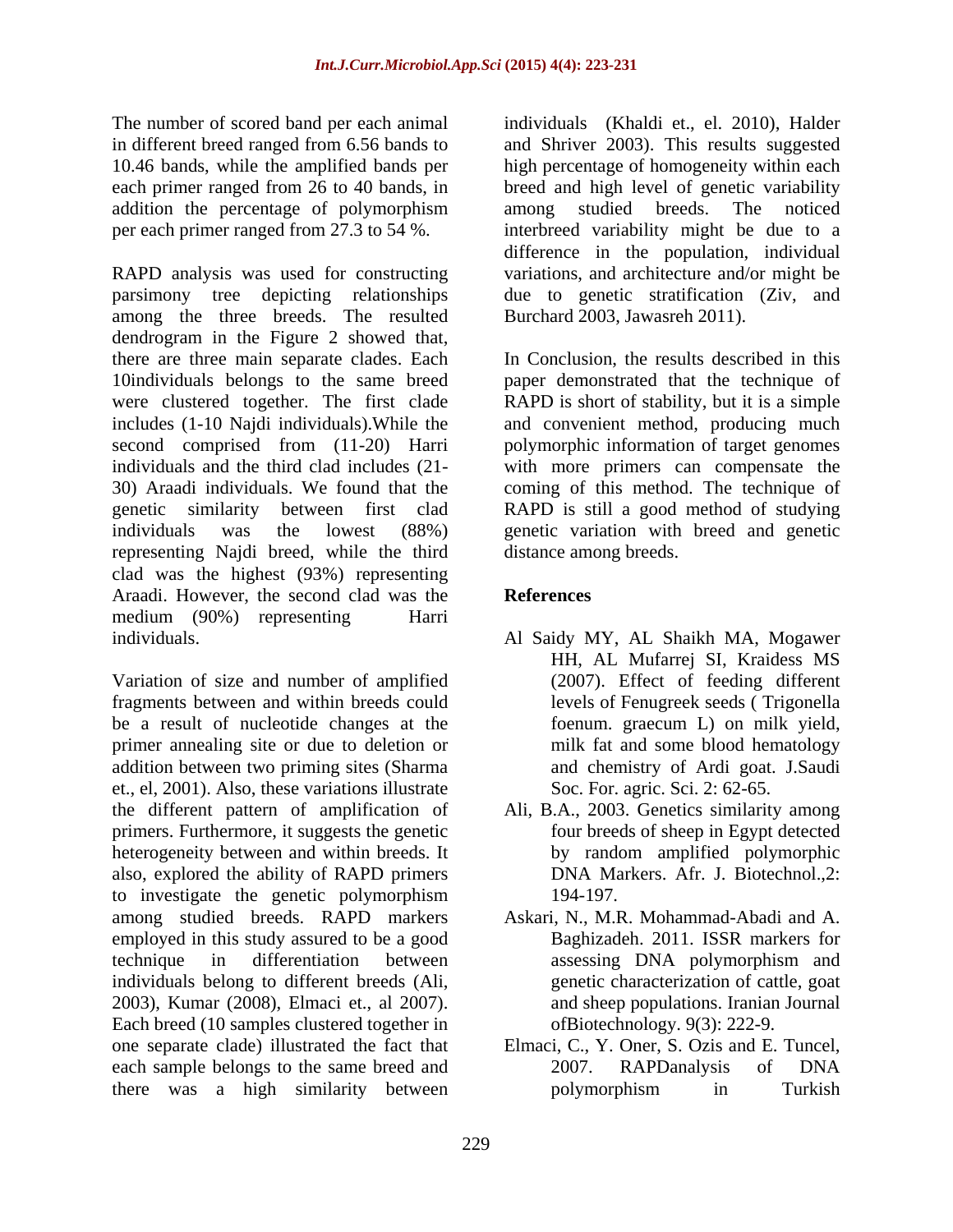- Glazko, V., A. Kushnir and T. Glazko. 2009. Comparative analysis of genome pp. 726-732. and Technology. 1(3): 59-63. Phylogeographic Structure
- genetics complex diseasesHum Genet, Vol. 98, No. 10, 2001, pp. 5927-5932.
- Hoggart, J., D. Shriver, A. Kittles, G. studies. Am. J. Hum. Genet.,74:965-
- Jawasreh, Z., M. Al-Rawashdeh, A. Al wawdeh, 2011. Genetic.relatedness
- Khaldi, B., B. Rekik, L. Haddad and S.
- variability among sheep breedsby
- Kunene, W., C. Bezuidenhoutb and V. sheeppopulations: Implications for exploitation andconservation. Small
- sheepbreeds. Biochem.Genet., 45: Li M.H., K. Li and S.H. Zhao, "Diversity of 691-696 Chinese Indigenous Goat Breeds: A FAOSTAT (2008): Conservation Perspective, A Review," <http://faostat.fao.org/default.aspx> Diversity and Conservation of Chinese Goat, Vol. 17, No. 5, 2004, pp. 726-732.
- positioning of invert repeats of Luikart G., L. Gielly, L. Excoffier, J. D. (AG)9C and (GA)9C in bovinae and Vigne, J. Bou-vet and P. Taberlet, caprinae species. Agricultural Science Multiple Maternal Origins and Weak Halder, I and M. Shriver, 2003. Measuring Domestic Goats," Proceed- ing of the and usingadmixture to study the Natural Academy of Sciences USA, Phylogeographic Structure in
	- 1: 52-62. Marchini, J., R. Cardon, S. Phillips and P. ClaytonM. McKeigue, 2004. Design population structureon large genetic and analysis of admixture mapping Donnelly,2004. The effects of human association studies. Nat Genet. 36:512-517
	- 978 Mozawa K., "Coat-Color Polymorphism in Majali, H. Talafha, A. Eljarah and F. the Society for Researches on Na- tive the Black Ben- gal Goats," Report of Livestock, Vol. 12, 1988, pp.187-198.
	- among Jordanian local Awassi Rohlf, F.J., 2000. NTSYSpc:Numerical linesBaladi, Sagri and Blackface and Taxonomy and Multivariate Analysis the black Najdi breedusing RAPD analysis. Genomics and Quant. System. Applied BiostatisticsINC., New York. USA.
	- Genet., 2: 31-36 Salah M S, Bakkar M N, Mogawer (1989). Zourgui,2010.Genetic characterization Saudi Arabia at different ages and of three ovine breeds inTunisia using affecting factors. J. king Saud Univ. 1: randomly amplified polymorphic Salah M S, Bakkar M N, Mogawer (1989). Body weight of Aradi goat kids in 17-24.
- DNAmarkers. Livest. Res. Rural Sharma, D., K. AppaRoa, R. Singh and S. Dev., 22: 3 Totey, 2001. Genetic diversity among Kumar, S., A. Kolte, R. Yadav, S. Kumar, L. Arora andK. Sigh, 2008. Genetic random amplified polymorphicDNA. chicken breedsestimated through Animal Biotechnol., 12: 111-120
	- random amplified polymorphic DNA-<br>Stolpovsky, Y.A., N.V. Kol, A.N. PCR. Indian Journal of Evsyukov, M.N. Ruzina, L.V. Shimiit Biotechnology, 7: 482-486. and G.E. Sulimova. 2010. Analysis of Nsahlaic, 2009.Genetic and short-fat-tailed sheep populations with phenotypic diversity in Zulu the use of the ISSR-PCR method. Stolpovsky, Y.A., N.V. Kol, A.N. the genetic structure of Tuvinian the use of the ISSR-PCR method. Russian Journal of Genetics. 46(12): 1462–70.
	- Ruminant Research, 84: 100-107 Triapitsyna, N.V. and V.I. Glazko. 2005. Polymorphism of DNA fragments